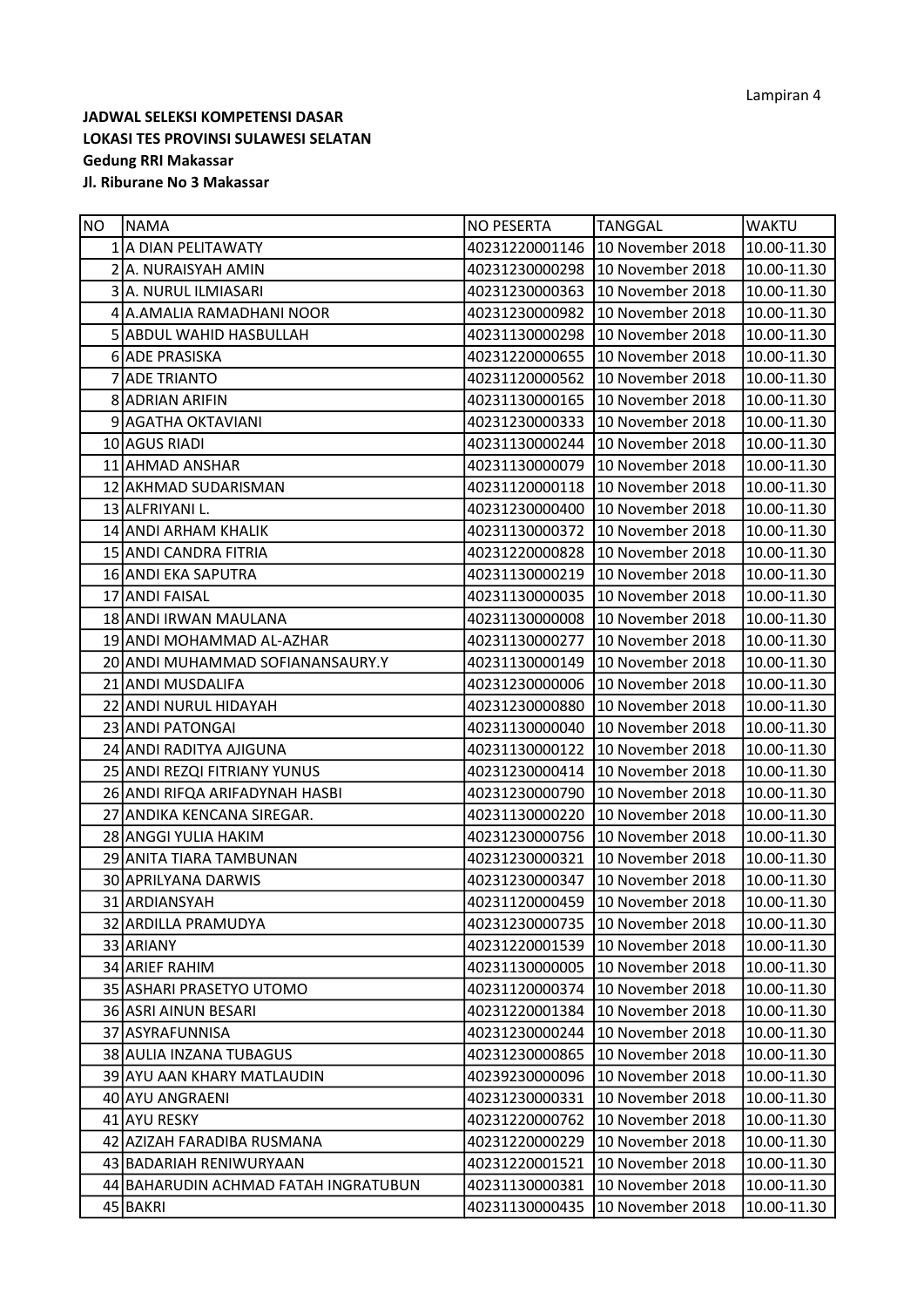| NO | INAMA                              | <b>NO PESERTA</b> | <b>TANGGAL</b>   | <b>WAKTU</b> |
|----|------------------------------------|-------------------|------------------|--------------|
|    | 46 BEATA REYAAN                    | 40231230000844    | 10 November 2018 | 10.00-11.30  |
|    | 47 CAKRANAGARA WIBISONO, SE        | 40231130000279    | 10 November 2018 | 10.00-11.30  |
|    | 48 CAMELIA VENSKA LAUDIUN          | 40231230000493    | 10 November 2018 | 10.00-11.30  |
|    | 49 CHARLES PARIAMBO                | 40231120000401    | 10 November 2018 | 10.00-11.30  |
|    | 50 CITA ADATI EKA RUSMANA          | 40231220000640    | 10 November 2018 | 10.00-11.30  |
|    | 51 CRISTIE M.G. PATTINAMA          | 40231230000254    | 10 November 2018 | 10.00-11.30  |
|    | 52 DESTI TANGKELEMBANG             | 40231220000145    | 10 November 2018 | 10.00-11.30  |
|    | 53 DEVI EVANY AFLINDA              | 40231230000672    | 10 November 2018 | 10.00-11.30  |
|    | 54 DEVI SRINERVI                   | 40231220001425    | 10 November 2018 | 10.00-11.30  |
|    | 55 DEWI MAHARANI                   | 40231230000664    | 10 November 2018 | 10.00-11.30  |
|    | 56 DHEA MALINDA TANDIRERUNG        | 40231230000257    | 10 November 2018 | 10.00-11.30  |
|    | 57 DIAH CITRA ASTUTI               | 40231230000884    | 10 November 2018 | 10.00-11.30  |
|    | 58 DIAN EKA PUTRI                  | 40231220000874    | 10 November 2018 | 10.00-11.30  |
|    | 59 DIAN PUTRI UTAMI ASRI, SE       | 40231230000157    | 10 November 2018 | 10.00-11.30  |
|    | 60 DIAN WINASTI                    | 40231220001559    | 10 November 2018 | 10.00-11.30  |
|    | 61 DINA SAFITRI                    | 40231220000348    | 10 November 2018 | 10.00-11.30  |
|    | 62 DWINAN MANURUN PALEBANGAN       | 40231220000830    | 10 November 2018 | 10.00-11.30  |
|    | 63 EKA MAYA FETRI                  | 40231230000239    | 10 November 2018 | 10.00-11.30  |
|    | 64 EKA WAHYUNI                     | 40231220001162    | 10 November 2018 | 10.00-11.30  |
|    | 65 ELNI ALLO LINGGI'               | 40231230000385    | 10 November 2018 | 10.00-11.30  |
|    | 66 ELVIONITA TALANTAN              | 40231220001367    | 10 November 2018 | 10.00-11.30  |
|    | 67 EMILIANA YETA RANO              | 40231230000753    | 10 November 2018 | 10.00-11.30  |
|    | 68 ENNI LIDIAWATI                  | 40231220001551    | 10 November 2018 | 10.00-11.30  |
|    | 69 ERWIN SETIAWAN, SE.             | 40231130000243    | 10 November 2018 | 10.00-11.30  |
|    | 70 EVA SABAR TIKU PARA'BA          | 40231230000462    | 10 November 2018 | 10.00-11.30  |
|    | 71 EVA SUPRIANA NOHON              | 40231230000976    | 10 November 2018 | 10.00-11.30  |
|    | 72 FAHMY WARIANTO                  | 40231130000037    | 10 November 2018 | 10.00-11.30  |
|    | 73 FEBRIADI FAJRI A.               | 40231130000050    | 10 November 2018 | 10.00-11.30  |
|    | 74 FEBRIANTI SABULI                | 40231220001022    | 10 November 2018 | 10.00-11.30  |
|    | 75 FEBRYAN SETIAWAN                | 40231120000454    | 10 November 2018 | 10.00-11.30  |
|    | 76 FILIYANI DADI                   | 40231230000375    | 10 November 2018 | 10.00-11.30  |
|    | 77 FIRAWATY                        | 40239230000010    | 10 November 2018 | 10.00-11.30  |
|    | 78 FITRI YANI                      | 40231230000754    | 10 November 2018 | 10.00-11.30  |
|    | 79 FITRIAH KARMITA                 | 40239230000054    | 10 November 2018 | 10.00-11.30  |
|    | 80 FRANCISCA DESYANA BUNGA LINTHIN | 40231230000546    | 10 November 2018 | 10.00-11.30  |
|    | 81 HABEL                           | 40231130000386    | 10 November 2018 | 10.00-11.30  |
|    | 82 HALISNA                         | 40231230000338    | 10 November 2018 | 10.00-11.30  |
|    | 83 HANDAYANI                       | 40231220001090    | 10 November 2018 | 10.00-11.30  |
|    | 84 HANDRIANI                       | 40231230000663    | 10 November 2018 | 10.00-11.30  |
|    | 85 HARIYATI                        | 40231220001430    | 10 November 2018 | 10.00-11.30  |
|    | 86 HARNITA                         | 40231230000512    | 10 November 2018 | 10.00-11.30  |
|    | 87 HASRUL HAMADE                   | 40231130000152    | 10 November 2018 | 10.00-11.30  |
|    | 88 HASTIAH                         | 40231230000205    | 10 November 2018 | 10.00-11.30  |
|    | 89 HENI YULIA SURYANINGTIAS        | 40231220000149    | 10 November 2018 | 10.00-11.30  |
|    | 90 HERDIANTO                       | 40231130000420    | 10 November 2018 | 10.00-11.30  |
|    | 91 HERMIN BUANG                    | 40231230000953    | 10 November 2018 | 10.00-11.30  |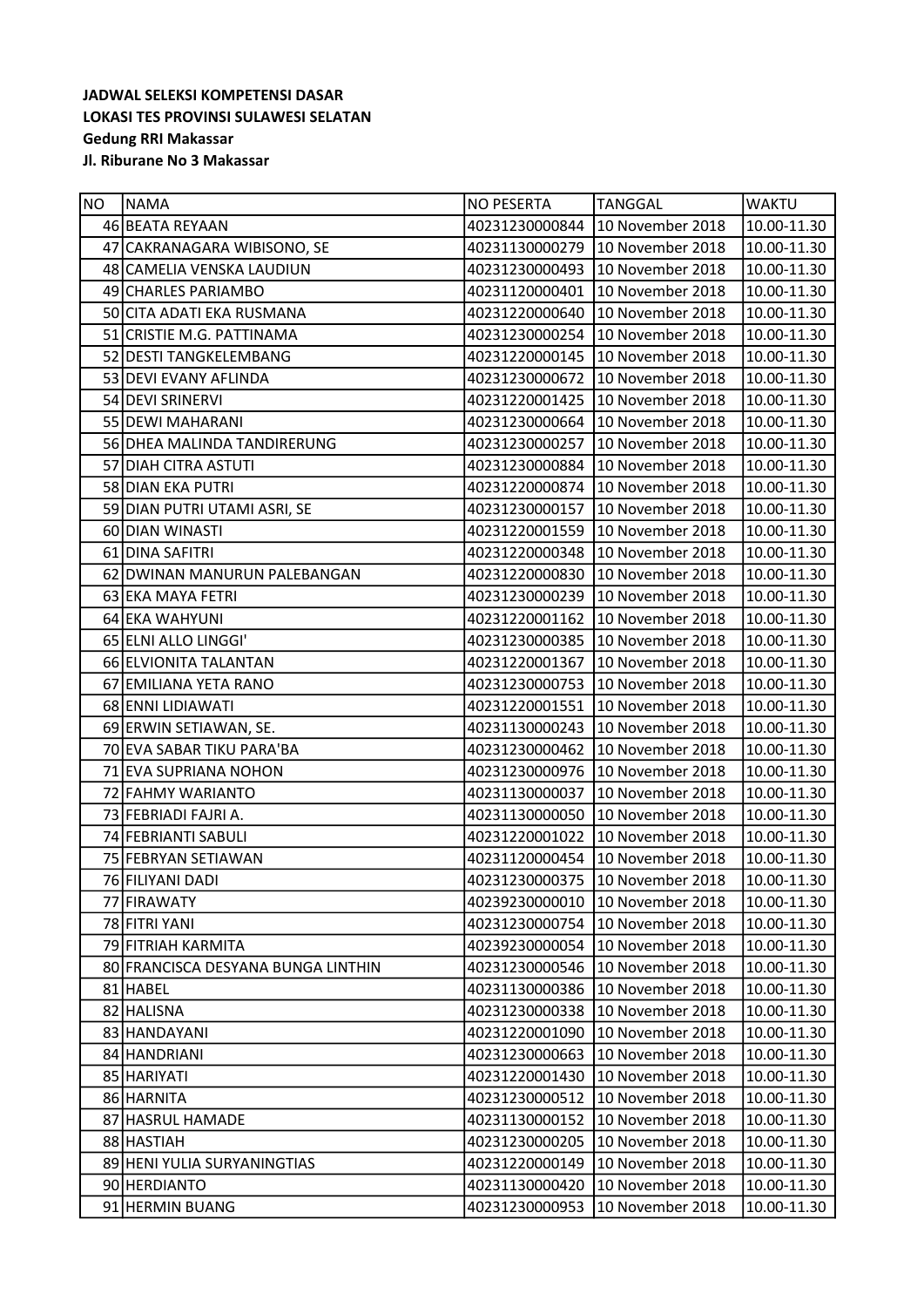| <b>NO</b> | <b>NAMA</b>                              | <b>NO PESERTA</b> | <b>TANGGAL</b>   | <b>WAKTU</b> |
|-----------|------------------------------------------|-------------------|------------------|--------------|
|           | 92 IFFAH ADLIAH                          | 40239230000039    | 10 November 2018 | 10.00-11.30  |
|           | 93 IIS LINDAH PRATIWI                    | 40231230000344    | 10 November 2018 | 10.00-11.30  |
|           | 94 IKA DAMAYANTI                         | 40231220001028    | 10 November 2018 | 10.00-11.30  |
|           | 95 IIMAM NURWALI RAHMAN                  | 40231130000189    | 10 November 2018 | 10.00-11.30  |
|           | 96 IMAN IDA DALMINA                      | 40231220000890    | 10 November 2018 | 10.00-11.30  |
|           | 97 INA APRIANA HAMKA                     | 40231220001091    | 10 November 2018 | 10.00-11.30  |
|           | 98 IRAWATI                               | 40231220001098    | 10 November 2018 | 10.00-11.30  |
|           | 99 IRMAYANTI                             | 40231220001067    | 10 November 2018 | 10.00-11.30  |
|           | 100 IRWAN ARISANDY                       | 40231120000070    | 10 November 2018 | 10.00-11.30  |
|           | 101 IVUNG PAMUNGKAS                      | 40231230000676    | 10 November 2018 | 10.00-11.30  |
|           | 102 JOHANA                               | 40231220000801    | 10 November 2018 | 10.00-11.30  |
|           | 103 JOVITA LINGGI ALLO                   | 40231230000074    | 10 November 2018 | 10.00-11.30  |
|           | 104 JUELTY DANGA                         | 40231230000371    | 10 November 2018 | 10.00-11.30  |
|           | 105 JULIARTI NELMA PARINDING             | 40231220001517    | 10 November 2018 | 10.00-11.30  |
|           | 106 KASWARIDA                            | 40231230000516    | 10 November 2018 | 10.00-11.30  |
|           | 107 KHATMI TAMTAMI NISA KADIR            | 40231230000775    | 10 November 2018 | 10.00-11.30  |
|           | 108 KURNIAWAN                            | 40231130000390    | 10 November 2018 | 10.00-11.30  |
|           | 109 KURNIAWATI                           | 40231220000780    | 10 November 2018 | 10.00-11.30  |
|           | 110 LA ODE MUHAMAD LUTHFI IRAMANI ROSYID | 40231130000401    | 10 November 2018 | 10.00-11.30  |
|           | 111 LESLY MARCHRITH NUSALY SE            | 40231230000841    | 10 November 2018 | 10.00-11.30  |
|           | 112 LINDA DESRIANTI                      | 40231220000963    | 10 November 2018 | 10.00-11.30  |
|           | 113 M. ALIM BAHRI. S                     | 40231130000058    | 10 November 2018 | 10.00-11.30  |
|           | 114 MAGFIRAH                             | 40231230000167    | 10 November 2018 | 10.00-11.30  |
|           | 115 MARLIN SOMALINGGI                    | 40231230000944    | 10 November 2018 | 10.00-11.30  |
|           | 116 MARTINA PAGILING                     | 40231230000871    | 10 November 2018 | 10.00-11.30  |
|           | 117 MARYAM                               | 40231230000983    | 10 November 2018 | 10.00-11.30  |
|           | 118 MATIUS AKINOP PANJAITAN              | 40231130000020    | 10 November 2018 | 10.00-11.30  |
|           | 119 MAWANDA SYAHRIR FIRDAUS              | 40231230000297    | 10 November 2018 | 10.00-11.30  |
|           | 120 MEICOLIN TAMMU                       | 40231230000863    | 10 November 2018 | 10.00-11.30  |
|           | 121 MEILISA TIRO                         | 40238230000003    | 10 November 2018 | 10.00-11.30  |
|           | 122 MENUK UNTARI                         | 40231220000132    | 10 November 2018 | 10.00-11.30  |
|           | 123 MERZY ANNISA ALAM                    | 40231230000187    | 10 November 2018 | 10.00-11.30  |
|           | 124 MICHAEL MANGOSA TAMBING              | 40231130000318    | 10 November 2018 | 10.00-11.30  |
|           | 125 MIRANDA IRIANI NAKUL                 | 40231220000338    | 10 November 2018 | 10.00-11.30  |
|           | 126 MIRIAM MISA SINGKALI                 | 40231230000914    | 10 November 2018 | 10.00-11.30  |
|           | 127 MIRNA AHMAD                          | 40231230000390    | 10 November 2018 | 10.00-11.30  |
|           | 128 MUCHLISAH HUSAIN                     | 40231230000232    | 10 November 2018 | 10.00-11.30  |
|           | 129 MUFTI MUDZAKKIR                      | 40231130000486    | 10 November 2018 | 10.00-11.30  |
|           | 130 MUH FACHREZA NUGRAHA                 | 40231120000527    | 10 November 2018 | 10.00-11.30  |
|           | 131 MUH RIFKI MA'RUF                     | 40231130000433    | 10 November 2018 | 10.00-11.30  |
|           | 132 MUH. RIZAL                           | 40231130000115    | 10 November 2018 | 10.00-11.30  |
|           | 133 MUHAMMAD FAHMI ZAIMIR                | 40239130000029    | 10 November 2018 | 10.00-11.30  |
|           | 134 MUHAMMAD FAHRIAN RAMADHAN            | 40239130000008    | 10 November 2018 | 10.00-11.30  |
|           | 135 MUHAMMAD IRSAN                       | 40231120000127    | 10 November 2018 | 10.00-11.30  |
|           | 136 MUHAMMAD NASHRULLAH                  | 40231120000331    | 10 November 2018 | 10.00-11.30  |
|           | 137 MUHAMMAD RIZA ISA                    | 40231120000145    | 10 November 2018 | 10.00-11.30  |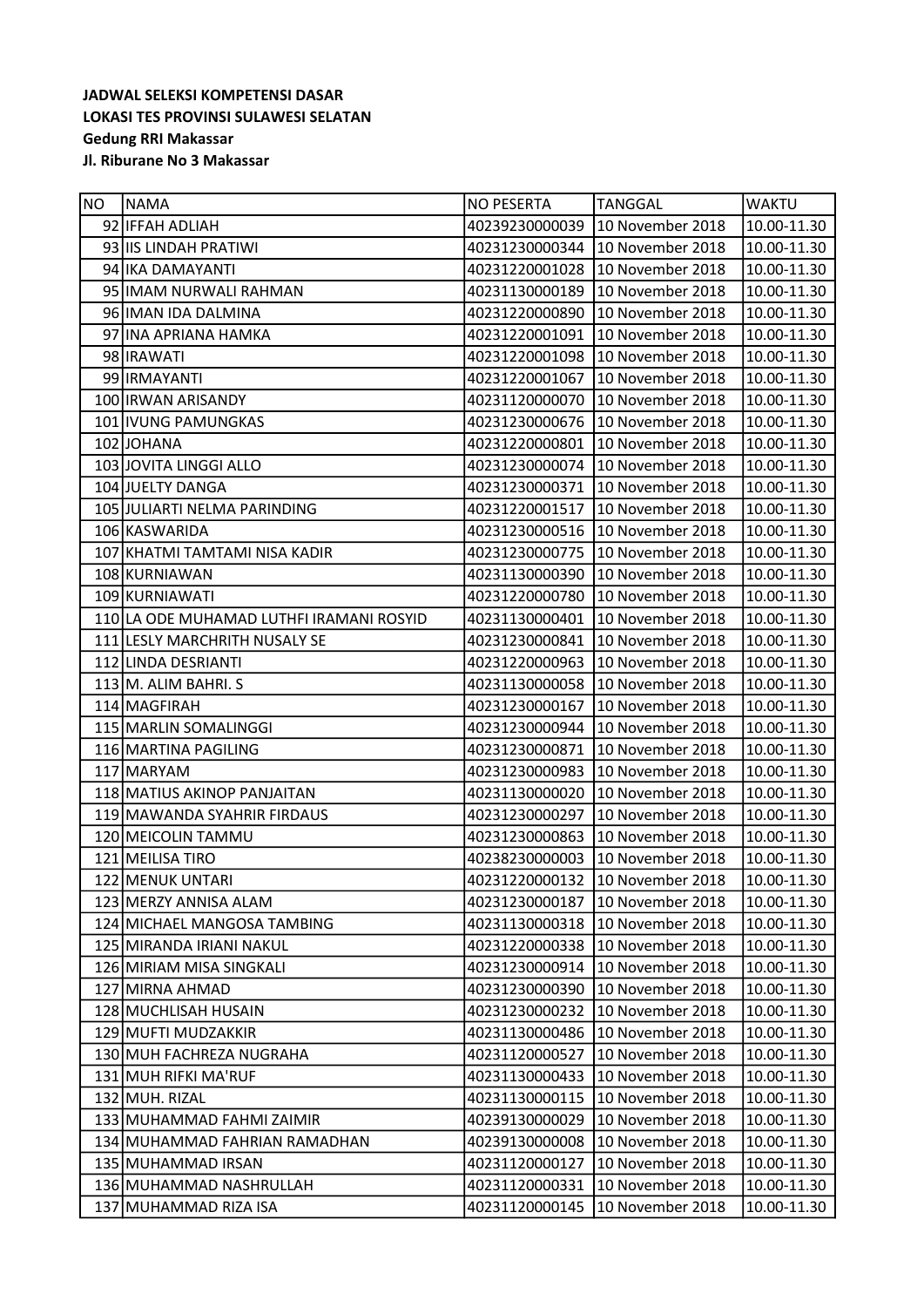| NO. | INAMA                             | <b>NO PESERTA</b> | <b>TANGGAL</b>   | <b>WAKTU</b> |
|-----|-----------------------------------|-------------------|------------------|--------------|
|     | 138 MUHAMMAD THAIBI               | 40231130000397    | 10 November 2018 | 10.00-11.30  |
|     | 139 MU'MINAT NUR                  | 40231220001257    | 10 November 2018 | 10.00-11.30  |
|     | 140 MUNZIR HAYAT                  | 40231120000205    | 10 November 2018 | 10.00-11.30  |
|     | 141 MURNAWATY                     | 40231230000795    | 10 November 2018 | 10.00-11.30  |
|     | 142 MUSDALIFA                     | 40231230000764    | 10 November 2018 | 10.00-11.30  |
|     | 143 MUSDALIFA                     | 40231230000964    | 10 November 2018 | 10.00-11.30  |
|     | 144 MUSFIRAH                      | 40231220001132    | 10 November 2018 | 10.00-11.30  |
|     | 145 MUSPIALTI                     | 40231230000471    | 10 November 2018 | 10.00-11.30  |
|     | 146 MUTHIA BAHARUDDIN             | 40231230000500    | 10 November 2018 | 10.00-11.30  |
|     | 147 NAOMI                         | 40231230000879    | 10 November 2018 | 10.00-11.30  |
|     | 148 NEFERTITI BALAMURTI DEWI      | 40239230000009    | 10 November 2018 | 10.00-11.30  |
|     | 149 NIKEN PUTRICIA MARTHEN        | 40231230000242    | 10 November 2018 | 10.00-11.30  |
|     | 150 NIRMALA DEWI                  | 40231230000840    | 10 November 2018 | 10.00-11.30  |
|     | 151 NORFITASARI MARISU            | 40231220000978    | 10 November 2018 | 10.00-11.30  |
|     | 152 NOVA PURWATI                  | 40231230000561    | 10 November 2018 | 10.00-11.30  |
|     | 153 NOVA RIANA SIANIPAR           | 40231230000334    | 10 November 2018 | 10.00-11.30  |
|     | 154 NUR ASLAM                     | 40231130000423    | 10 November 2018 | 10.00-11.30  |
|     | 155 NUR ASRI                      | 40231220000615    | 10 November 2018 | 10.00-11.30  |
|     | 156 NUR ATIFAH                    | 40231220000319    | 10 November 2018 | 10.00-11.30  |
|     | 157 NUR DEWI ARIYANTI SYAM        | 40231230000415    | 10 November 2018 | 10.00-11.30  |
|     | 158 NUR FATHIRAH HUSAIN           | 40231220000661    | 10 November 2018 | 10.00-11.30  |
|     | 159 NUR HAMDANA S                 | 40239230000065    | 10 November 2018 | 10.00-11.30  |
|     | 160 NUR HIDAYAH                   | 40231230000808    | 10 November 2018 | 10.00-11.30  |
|     | 161 NUR MUCHLISIAH UTAMI, SE      | 40231230000917    | 10 November 2018 | 10.00-11.30  |
|     | 162 NUR RAHMAH KAKANITA USMAN     | 40231230000656    | 10 November 2018 | 10.00-11.30  |
|     | 163 NUR RISKY INDRIANI M          | 40231230000212    | 10 November 2018 | 10.00-11.30  |
|     | 164 NURBAETI                      | 40231230000587    | 10 November 2018 | 10.00-11.30  |
|     | 165 NURDIANSAR ARFAH              | 40231120000396    | 10 November 2018 | 10.00-11.30  |
|     | 166 NURFAJRIAH, SM                | 40231220000587    | 10 November 2018 | 10.00-11.30  |
|     | 167 NURFALILA QURNAENI            | 40231230000617    | 10 November 2018 | 10.00-11.30  |
|     | 168 NURHAYATI                     | 40231230000325    | 10 November 2018 | 10.00-11.30  |
|     | 169 NURHIKMAWATI                  | 40231220000328    | 10 November 2018 | 10.00-11.30  |
|     | 170 NURIDAYATI                    | 40231230000885    | 10 November 2018 | 10.00-11.30  |
|     | 171 NURUL ANNISA                  | 40231230000604    | 10 November 2018 | 10.00-11.30  |
|     | 172 NURUL FADILLAH ASSAGAF        | 40231220000816    | 10 November 2018 | 10.00-11.30  |
|     | 173 NURUL FITRIANY                | 40231230000332    | 10 November 2018 | 10.00-11.30  |
|     | 174 NURUL HASANAH HISBULLAH       | 40231220001140    | 10 November 2018 | 10.00-11.30  |
|     | 175 NURUL ISMI                    | 40231230000910    | 10 November 2018 | 10.00-11.30  |
|     | 176 NURUL MUTMAINNAH              | 40231230000439    | 10 November 2018 | 10.00-11.30  |
|     | 177 OMEGA TAPANGAN                | 40231130000467    | 10 November 2018 | 10.00-11.30  |
|     | 178 PENI ARISKA SRI ASTUTI. R     | 40231220000477    | 10 November 2018 | 10.00-11.30  |
|     | 179 PRATIWI KUSUMA TORO           | 40231230000564    | 10 November 2018 | 10.00-11.30  |
|     | 180 PRIMART PAGO                  | 40231120000434    | 10 November 2018 | 10.00-11.30  |
|     | 181 PUTRI HANDAYANI               | 40231230000476    | 10 November 2018 | 10.00-11.30  |
|     | 182 PUTRI SULISTYOWATI            | 40231230000143    | 10 November 2018 | 10.00-11.30  |
|     | 183 QALAM JANUAR DWITIRTA PERDANA | 40231130000181    | 10 November 2018 | 10.00-11.30  |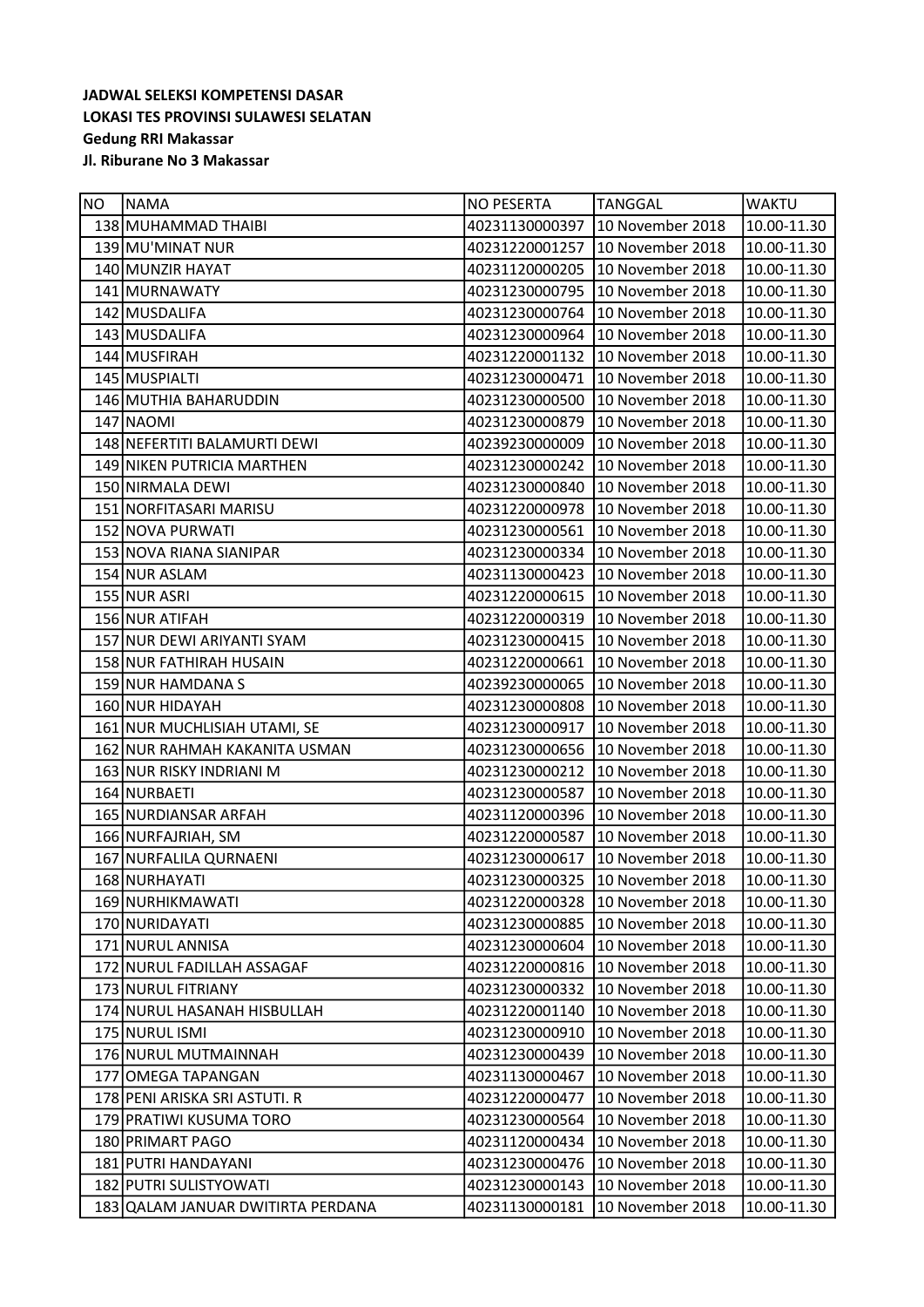| NO | INAMA                           | <b>NO PESERTA</b> | <b>TANGGAL</b>   | <b>WAKTU</b> |
|----|---------------------------------|-------------------|------------------|--------------|
|    | 184 RAHEL PAGIU                 | 40231230000927    | 10 November 2018 | 10.00-11.30  |
|    | 185 RAHMAWATI.R                 | 40231230000514    | 10 November 2018 | 10.00-11.30  |
|    | 186 RAHMIAH RAHMAN              | 40231220001141    | 10 November 2018 | 10.00-11.30  |
|    | 187 RATNA NENGSI                | 40231230000194    | 10 November 2018 | 10.00-11.30  |
|    | 188 RATU UMI SUSIANTI           | 40231230000632    | 10 November 2018 | 10.00-11.30  |
|    | 189 REVOLDAI AGUSTA             | 40231130000384    | 10 November 2018 | 10.00-11.30  |
|    | 190 RIAN LOLOM BULAN            | 40231120000176    | 10 November 2018 | 10.00-11.30  |
|    | 191 RIANA ANGGRAENY RIDWAN      | 40239230000046    | 10 November 2018 | 10.00-11.30  |
|    | 192 RIKA YUSTINUS               | 40239230000030    | 10 November 2018 | 10.00-11.30  |
|    | 193 RINA ASTUTI                 | 40231230000640    | 10 November 2018 | 10.00-11.30  |
|    | 194 RINA WAHYUNI                | 40231230000151    | 10 November 2018 | 10.00-11.30  |
|    | 195 RISA NURFAIZA               | 40231230000985    | 10 November 2018 | 10.00-11.30  |
|    | 196 RISCHA DIMARTASI            | 40231230000401    | 10 November 2018 | 10.00-11.30  |
|    | 197 RIVALDI DWI SANTOSO MOHIDIN | 40231130000042    | 10 November 2018 | 10.00-11.30  |
|    | 198 RIYADI.B BONGGALAYUK        | 40231130000380    | 10 November 2018 | 10.00-11.30  |
|    | 199 RIZKI SRI MARDANI           | 40231230000159    | 10 November 2018 | 10.00-11.30  |
|    | 200 ROHYANA APRIANTI            | 40231230000732    | 10 November 2018 | 10.00-11.30  |
|    | 201 SAFITRIANI SAMSUDIN         | 40231230000404    | 10 November 2018 | 10.00-11.30  |
|    | 202 SEPNAT ALBERT MOMOT         | 4023P130000001    | 10 November 2018 | 10.00-11.30  |
|    | 203 SERLIANI SOMALINGGI         | 40231230000949    | 10 November 2018 | 10.00-11.30  |
|    | 204 SRI ADIESTI SHINTA          | 40231220000525    | 10 November 2018 | 10.00-11.30  |
|    | 205 SRI HANDAYANI JAMAL         | 40231220001547    | 10 November 2018 | 10.00-11.30  |
|    | 206 SRI WAHYUNI KASHAR          | 40231230000361    | 10 November 2018 | 10.00-11.30  |
|    | 207 SRI WIDYAWATI HANDAYANI. H  | 40231230000518    | 10 November 2018 | 10.00-11.30  |
|    | 208 SRI WULANDARI               | 40231220000879    | 10 November 2018 | 10.00-11.30  |
|    | 209 STEFANI IRENE               | 40231230000238    | 10 November 2018 | 10.00-11.30  |
|    | 210 STEVANIE MIRANTI POLUAN     | 40231230000583    | 10 November 2018 | 10.00-11.30  |
|    | 211 SUGIANTO                    | 40231130000451    | 10 November 2018 | 10.00-11.30  |
|    | 212 SUKMAWATI AMIR              | 40231220000577    | 10 November 2018 | 10.00-11.30  |
|    | 213 SULISTIAWATI SAMIUN         | 40231220000599    | 10 November 2018 | 10.00-11.30  |
|    | 214 SUPRIADI. M                 | 40231130000276    | 10 November 2018 | 10.00-11.30  |
|    | 215 SYARIF SYAHRIR MALLE        | 40231130000078    | 10 November 2018 | 10.00-11.30  |
|    | 216 SYARIFUDDIN RINCING         | 40231130000126    | 10 November 2018 | 10.00-11.30  |
|    | 217 SYARWENDA                   | 40231230000312    | 10 November 2018 | 10.00-11.30  |
|    | 218 TASMAN                      | 40231130000471    | 10 November 2018 | 10.00-11.30  |
|    | 219 THAREQ DWI CH UMAM          | 40231130000391    | 10 November 2018 | 10.00-11.30  |
|    | 220 THESY BONITA SITORUS        | 40239230000051    | 10 November 2018 | 10.00-11.30  |
|    | 221 TIARA                       | 40231230000786    | 10 November 2018 | 10.00-11.30  |
|    | 222 TRI ANGRIANI SULTAN         | 40239230000100    | 10 November 2018 | 10.00-11.30  |
|    | 223 TRI APRIANA SARBI           | 40231230000383    | 10 November 2018 | 10.00-11.30  |
|    | 224 TRI JULIANTI FATIMAH ISMAIL | 40231230000521    | 10 November 2018 | 10.00-11.30  |
|    | 225 TRI UTAMI ASRUL             | 40231230000429    | 10 November 2018 | 10.00-11.30  |
|    | 226 TRY ARISMUNANDAR            | 40231120000308    | 10 November 2018 | 10.00-11.30  |
|    | 227 UMMI MUTHMAINNAH USMAN BALO | 40231230000111    | 10 November 2018 | 10.00-11.30  |
|    | 228 VANNI BE'LE                 | 40231230000090    | 10 November 2018 | 10.00-11.30  |
|    | 229 VITA SULFITRI Y. HAYA, SH   | 40239230000041    | 10 November 2018 | 10.00-11.30  |